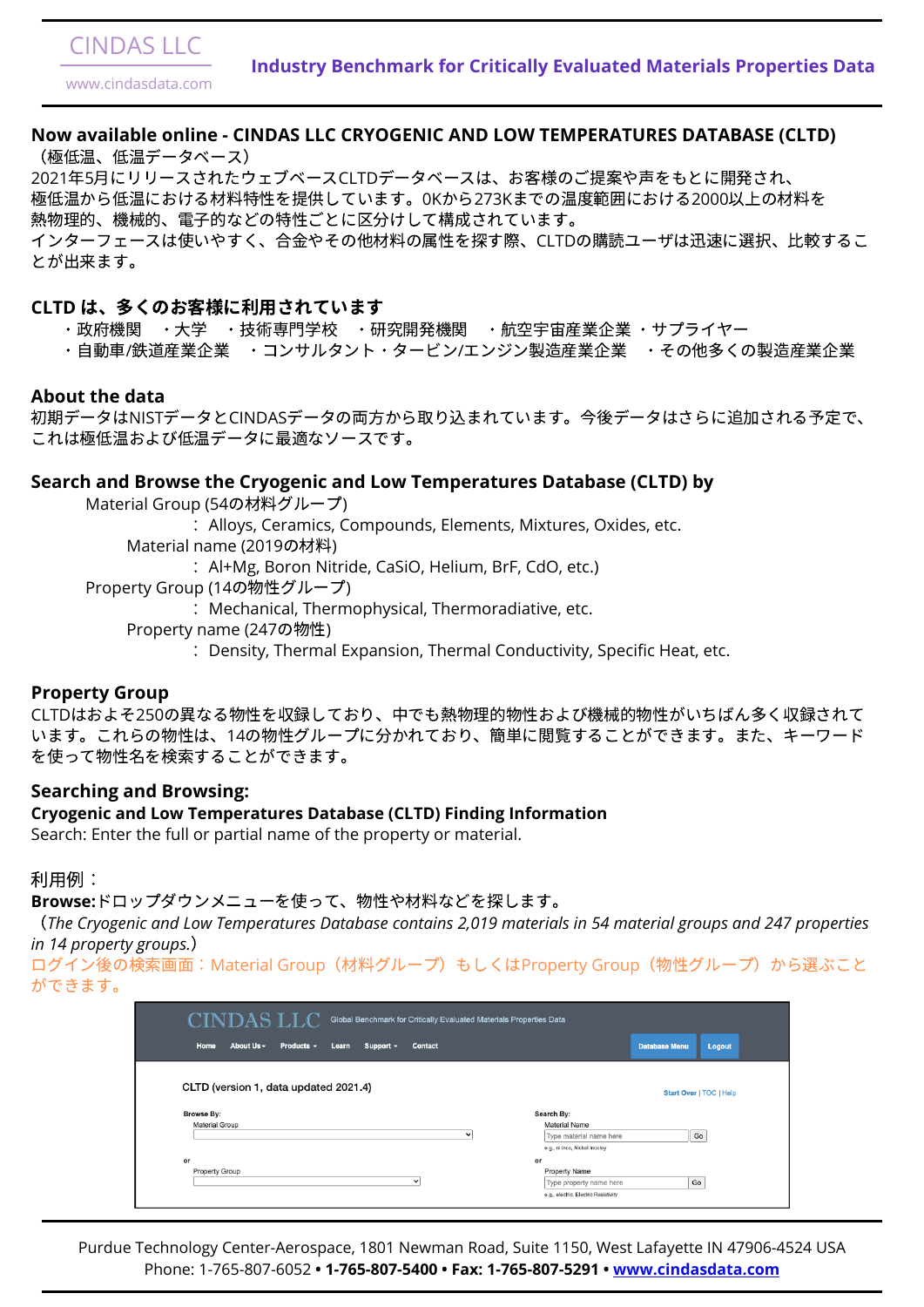*Note: At any time, the user can click on the "Show Text" button to see the values of the data points, text description, references, etc.*

| CINDAS LLC<br>Global Benchmark for Critically Evaluated Materials Properties Data  |                                       |
|------------------------------------------------------------------------------------|---------------------------------------|
| Home<br>About Us -<br>Products -<br>Support $\sim$<br><b>Contact</b><br>Learn      | <b>Database Menu</b><br><b>Logout</b> |
| CLTD (version 1, data updated 2021.4)                                              | Start Over   TOC   Help               |
| Select Property Group: Thermophysical Properties<br>$\checkmark$                   |                                       |
| (14 property groups)                                                               |                                       |
| Select Property Name: Coeff. of Thermal Expansion<br>$\check{ }$                   |                                       |
| (37 properties)                                                                    |                                       |
| Property Range                                                                     |                                       |
| Coeff. of Thermal Expansion (10[-6] K[-1])-256.6 - 6270.0                          |                                       |
| Select an Independent Variable, and then click the Show Graph or Show Text button. |                                       |
| Independent Variable Minimum Maximum                                               |                                       |
| 0.5<br>3332.0<br>◯ Temperature (K)                                                 |                                       |
| ◯ Temperature in C (C)<br>$-189.0$<br>1500.0                                       |                                       |
| Show Graph<br>Show Text                                                            |                                       |

# Graph表示 CLTDでは、ユーザーが複数の材料の特性を1つのグラフで見ることができます。

| <b>Select Materials ?</b>                                                                                                                                                             | <b>Select Data Curves/Test Conditions?</b>                                                                                                                                                                                                                            |
|---------------------------------------------------------------------------------------------------------------------------------------------------------------------------------------|-----------------------------------------------------------------------------------------------------------------------------------------------------------------------------------------------------------------------------------------------------------------------|
| Select one or more materials from the list below. Hold the control key to select multiple<br>materials. Available data curves will be displayed on the right. Then proceed to Step 2. | Select between one and twenty data curve descriptions from the list below to view graphs.<br>Hold the Control key to select multiple data curves.<br>Key: Selected Material: (Set, Curve) - Remarks                                                                   |
| M3: A Graphite, C<br>M4: AI(2)Au Intermetallic<br>$MS: AI + Cu Alloys$<br>$M6: Al + Cu + $ Alloys<br>M7: Alloy Steel, Invar 36, Fe + ~36 Ni +                                         | 1. M7 (1, 1) - C1: calculated values<br>2. M7 (2, 1) - C1: Bal. Fe, 36 Ni, 0.003 C, Annealed and quenched<br>3. M7 (2, 2) - C2: Similar to the above specimen<br>4. M7 (2, 3) - C3: Similar to the above specimen<br>5. M7 (2, 4) - C4: Similar to the above specimen |
| (Listing 402 materials)                                                                                                                                                               |                                                                                                                                                                                                                                                                       |
| Coeff. of Thermal Expansion vs Temperature<br>Alloy Steel, Invar 36, Fe + -36 Ni +                                                                                                    | ≡                                                                                                                                                                                                                                                                     |



ユーザーが、の*Data Curves / Test Condition*を同時に択することで、の*Data Curves*が グラフ上に同時に⽰されます。



# CINDAS LLC

www.cindasdata.com

## 例: Property Group (物性グループ)から検索します。

\*検索結果をグラフ(Show Graph)とテキスト(Show Text)で表示する事が出来ます。

(テキスト内では、参考文献及び説明等を参照できます)

## **Industry Benchmark for Critically Evaluated Materials Properties Data**

Purdue Technology Center-Aerospace, 1801 Newman Road, Suite 1150, West Lafayette IN 47906-4524 USA Phone: 1-765-807-6052 **• 1-765-807-5400 • Fax: 1-765-807-5291 • [www.cindasdata.com](https://cindasdata.com/)**